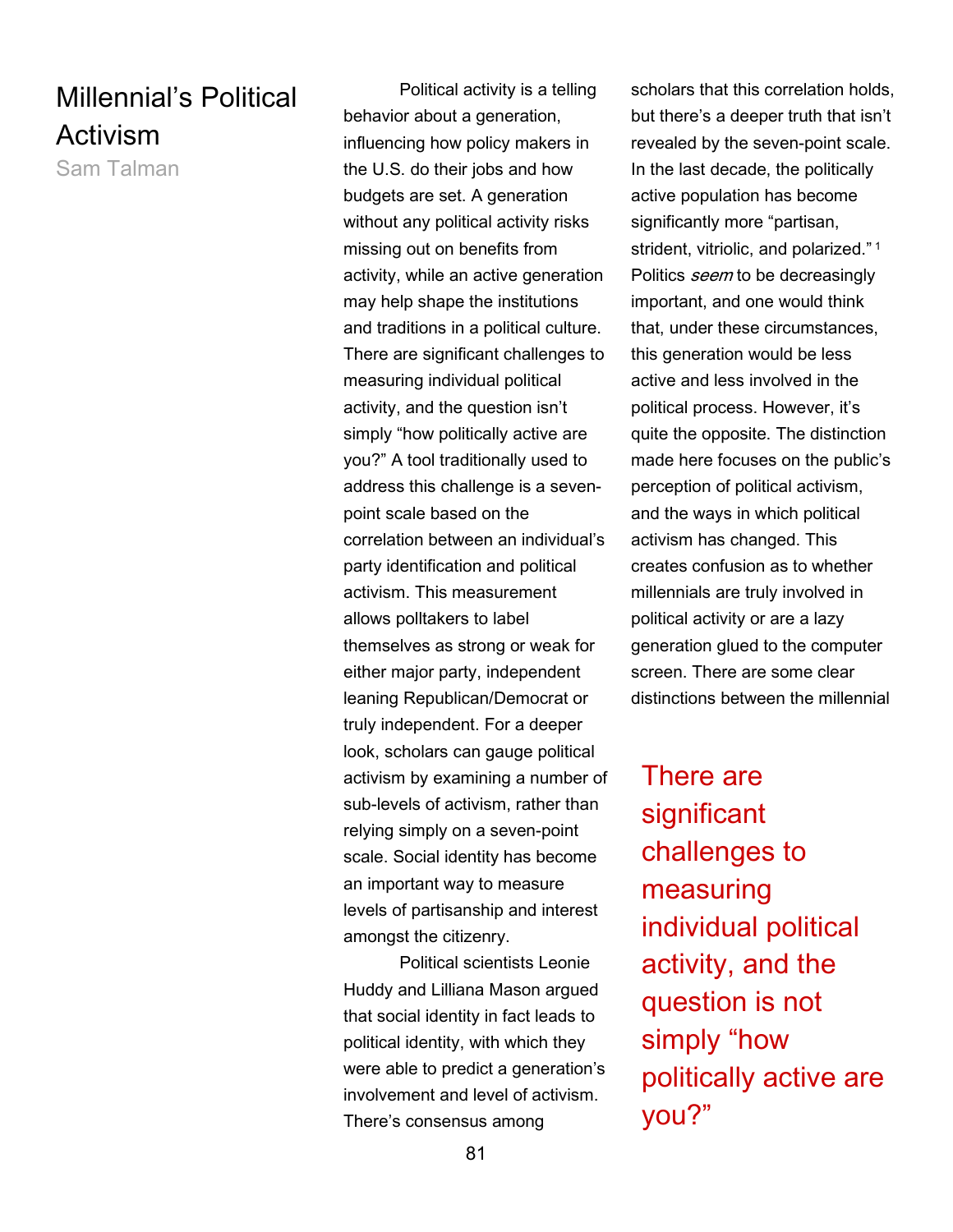generation and its politically active forefathers. These distinctions can be found in the means by which this generation chooses to express political activity, and the need to update the common conceptualization of political activism. As the methods to achieve political activism evolved, the millennial generation adopted them. However, the traditional notions of political activism, have not changed.

Generational theorists William Straus and Neil Howe, in a paper published in 2001, define two possible types of dynamic generations.<sup>2</sup> The first category is idealist generations. These generations are characterized by a strong fundamental sense of right versus wrong, and its members are unlikely to compromise on issues that fall on those lines. Moreover, idealist generations tend to result in decades of policy "gridlock… [and] atrophy in government institutions." They leave in their wake a society that has failed to address and resolve major political issues.<sup>3</sup> According to Straus and Howe, the latest example of this type of generation is that of the baby boomers, who were born between 1946 and 1964. After their parents' generation essentially brought prosperity back to the country after the Great Depression and WWII, the boomers incurred a huge

national debt that is still on the rise, starting with serious inflation and a decline in productivity in the second half of the 20<sup>th</sup> century. The baby boom also put immense stress on the social welfare programs created by their forefathers, with many boomers retiring in a relatively brief span of time. Because the boomers historically saved less than other generations, causing lower investment spending and less productivity, the money funneling into programs like Medicare and Social Security has declined.<sup>4</sup> As the number of baby boomers turning 65 increases every year, there's concern that their need for Social Security or Medicare will exceed the amount available in those funds. By leaving this issue unresolved, the baby boomers could potentially bankrupt the programs and drastically change working life of the millennial generation as life expectancy and retirement age are increasing. The second type of

dynamic generation is the civic generation. This variety is characterized by "upbeat, optimistic, and group-oriented" individuals.<sup>5</sup> Their time periods are known for the growth of governmental and nongovernmental institutions, and the resolution of important social issues. It's interesting to note that the oldest members of the

millennial generation were just reaching voting age when that paper was published in 2001. This begs the question of just how accurate Straus and Howe's prediction was that the millennials were going to have many of the same attributes as older, similar generations. Describing a time with an empowered civic generation, author Kurt Andersen profiled the United States as it was in 1848, the year he believed it "came of age":

Miraculous new communications technologies have suddenly appeared, transforming everyday life. Everything is moving discombobulatingly fast. Globalization accelerates Wall Street booms...The new media are scurrilous and partisan. Marketing spin and advertising extend their influence as never before. A fresh urban-youth subculture has emerged, rude and vibrant, entertainmentfixated and violenceglorifying…Both major American political parties seem pathetically unable to deal with the looming, urgent issue of the day.<sup>6</sup>

At that time, the political culture was eerily similar to that of today. The generation at the time, also a civic generation, was very involved in political activities in a number of ways. Most importantly, they were the voters that, 12 years later,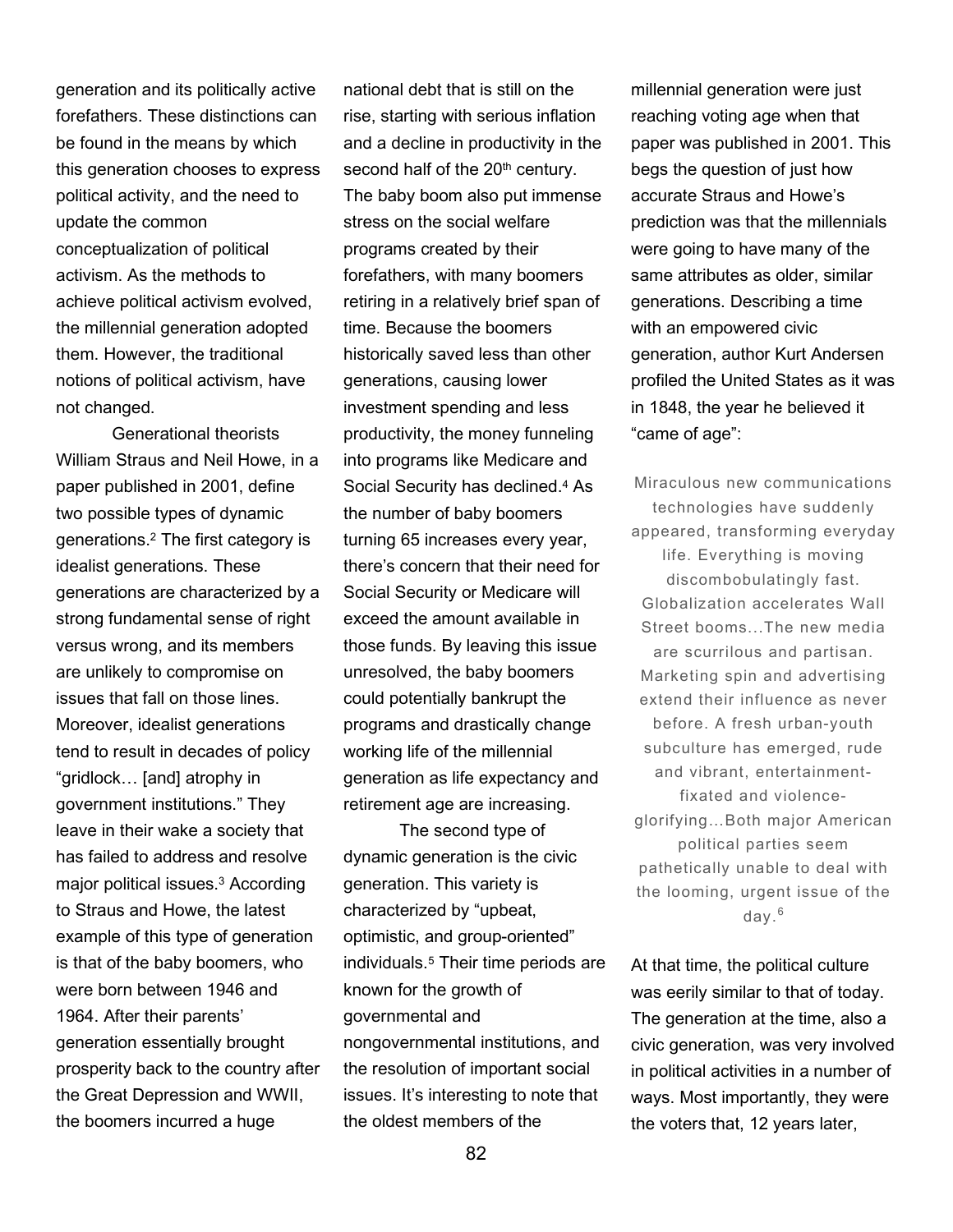elected President Abraham Lincoln. They were also highly active in the Civil War, which took over 600,000 lives. Their generation brought about governmental and institutional change that ended up completely realigning the party system of the country, ending slavery and driving forward Reconstruction. The GI generation, which grew up during the Great Depression, was also a civic generation. They were largely responsible for fighting in World War II and drafting veterans' rights legislation in its aftermath. This gives hope that the millennial generation has promise for courageous, notable and progressive achievements in the future.

 Though both civic and idealist generations cause realignments, they do so for different reasons. Realignments adjust the power and importance of government and the role the citizenry have in the political process. Civic generations lead to policy change and, in the process of doing so, inspire members of that generation and the politically active populace to bring new policies to the public agenda. They restructure governmental and societal institutions to better meet their proactive needs. Idealist generations bring about realignments because they're stubborn and unforgiving with their

values. Public policy is rarely addressed, and if it is, it's done so inefficiently. Parties begin to lose their efficiency at attracting their political generation.

 Unlike previous generations, the millennial generation has shown a major distinction between partisan identity and political ideology. Though these two are usually aligned, which is the case with the majority of older generations, millennials express rather moderate ideologies. Nevertheless, more than 90 percent voted for the party with which they're directly associated.<sup>7</sup> Furthermore, the millennial generation has seen a distancing from some traditional values that older generations normally cling to, including membership in the particular social groups those values relate to. Such groups include organized religion, ethnic groups, or traditional familyoriented culture. Because these are traditionally important social groups, proven to inspire activity in political groups, the millennial generation has had to find new ways to adapt and become active in the political structure around them.

 The demographics of the millennials give insight into why they're so different from other generations and can help explain the hyper-individualism that exists amongst the 18-30 year olds of today. The millennial generation is the most racially diverse generation alive in the United States today. Furthermore, half consider themselves politically independent and 29 percent say they're unaffiliated with religion. As a result, millennials have the "highest levels of political and religious disaffiliation recorded for any generation in the quartercentury."<sup>8</sup> Pew addressed this question with a survey asking participants of all ages if they thought their generation had unique distinctions from others. Not surprisingly, more than half of every generation responded that they were unique.<sup>9</sup> The most important part of this survey was the follow-up question: "What makes your generation unique?" The silent generation, those born before 1928, felt that its members' greatest unique factor was their shared experiences, namely the Great Depression and World War II. The baby boomers thought that their work ethic was the most unique distinction of their generation. What makes the millennial generation unique, according to its members, is its use of technology. Nearly a quarter of millennials agreed that technology makes them unique, while eleven percent responded with pop culture, and another seven percent stating that a wave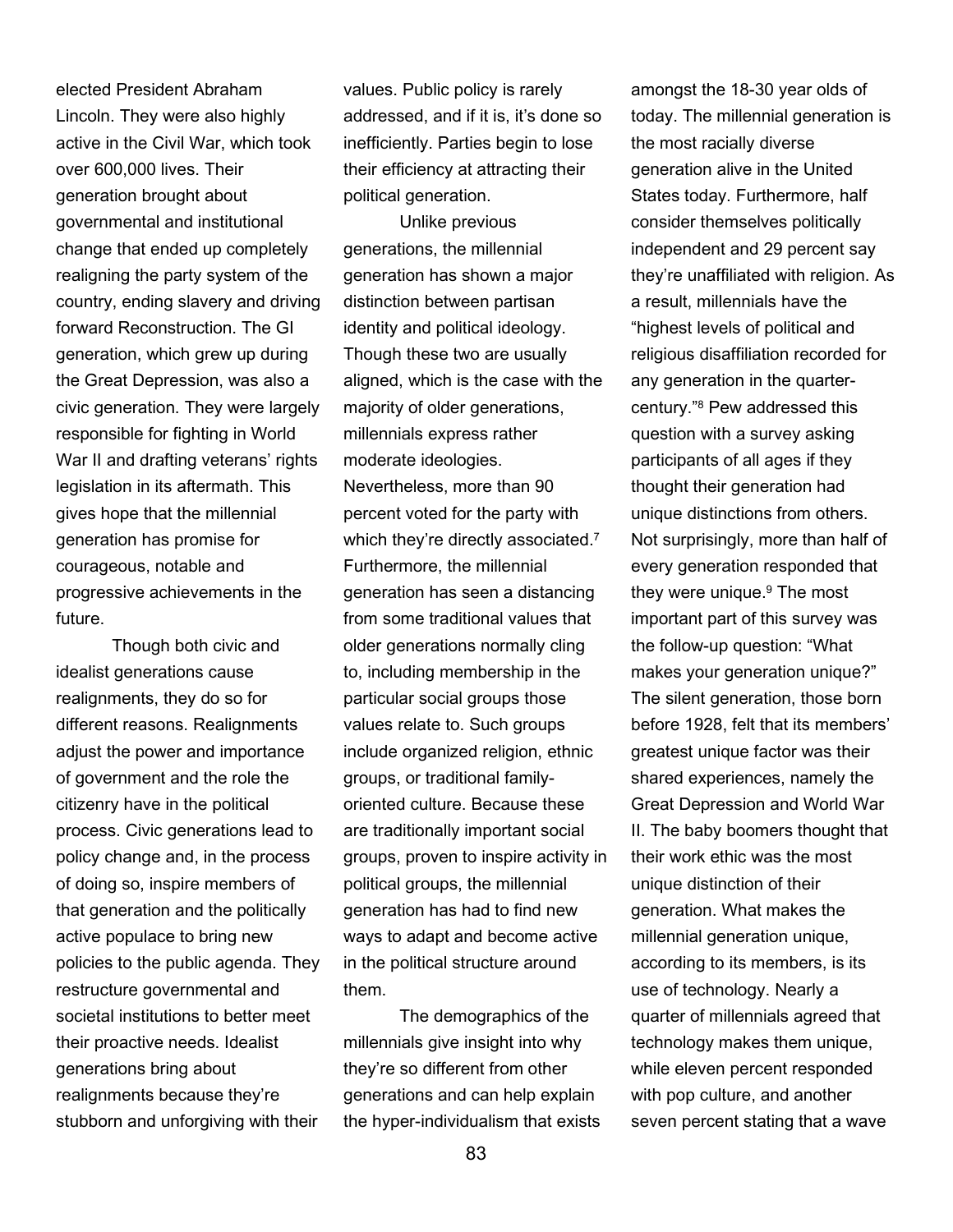of liberalism and tolerance is what makes them unique.<sup>10</sup>

The millennials have been dubbed "digital natives" because they're the only generation to have grown up with advanced technology and not had to adapt to it. This gives the millennials an advantage in a world that utilizes and requires technology more every day. They're adept to social media, available to fill the huge new labor sector required for technology goods and services. Additionally, they have access to more information and international communication than any generation in history has had.

Some could argue that there's significant potential for a free rider dilemma to arise. This would encourage millennials not to participate in political activism because they can still receive the benefits of those that do. However, in the social media and online worlds, the opportunity to "go viral" is widespread. Any type of media can reach millions of viewers in a matter of days.

 The political and social activism of the millennial generation seem correlated to the growing use of technology. In an interview with NPR's Michel Martin, Rashad Robinson clarifies the connection between the tools available to today's younger generation and their activity levels. Robinson, the director of civil

rights organization COLOROFCHANGE.org, notes that there are two steps to activism that social media and technology help bridge. Now, potentially politically active youths are able to both gather necessary information and make a post about the issue available to their friends and the world. Never before has political activism been so easy. Millennials have the tools to: share their opinions; reach out to politicians, who are becoming more accessible through social sites; and read about the opinions of others from around the world. Higher engagement in civic and social associations online and through technology leads to higher political engagement. By having millions of people politically engaged, the millennial generation is able to update the policy agenda, specially catering that agenda to the issues important to it. Robinson believes that technology and newly available tools don't change why people become politically active but do give the millennial generation the ability to achieve its goals faster.<sup>11</sup> Political scientists are able to use data to prove this relationship. 12

The mutual influence technology and the millennial generation have on each other is immense. Being digital natives, millennials dominate the realms of technology. More than 75 percent

of the millennial generation has a profile of a social networking site (SNS), as compared the 41 percent of the general population. Something political on Facebook, for example, has the potential to reach 75 percent of 18-30 year olds. This gives a potential for mobilization that no other generation has enjoyed. Of those on SNSs, 66 percent say they have engaged in civic or political activities using social media as their vehicle. Another 25 percent say they have become more engaged with a political issue after reading posts about it or discussing it online. Nearly 40 percent have promoted political or social issues and 31 percent have directly encouraged others to take action about an issue.13 This data show how much social engagement is inspired by technology and social media, proving that the millennial generation, in theory, has the ability to influence modern political institutions, nationally and internationally. And it's clear, through a number of political demonstrations, that it's capable of achieving this mobilization (e.g. the Arab Spring). Millennials also distinguish themselves from other politically active generations by the level of moderation in the generation's ideology. Despite having some of the highest levels of activism, more people than ever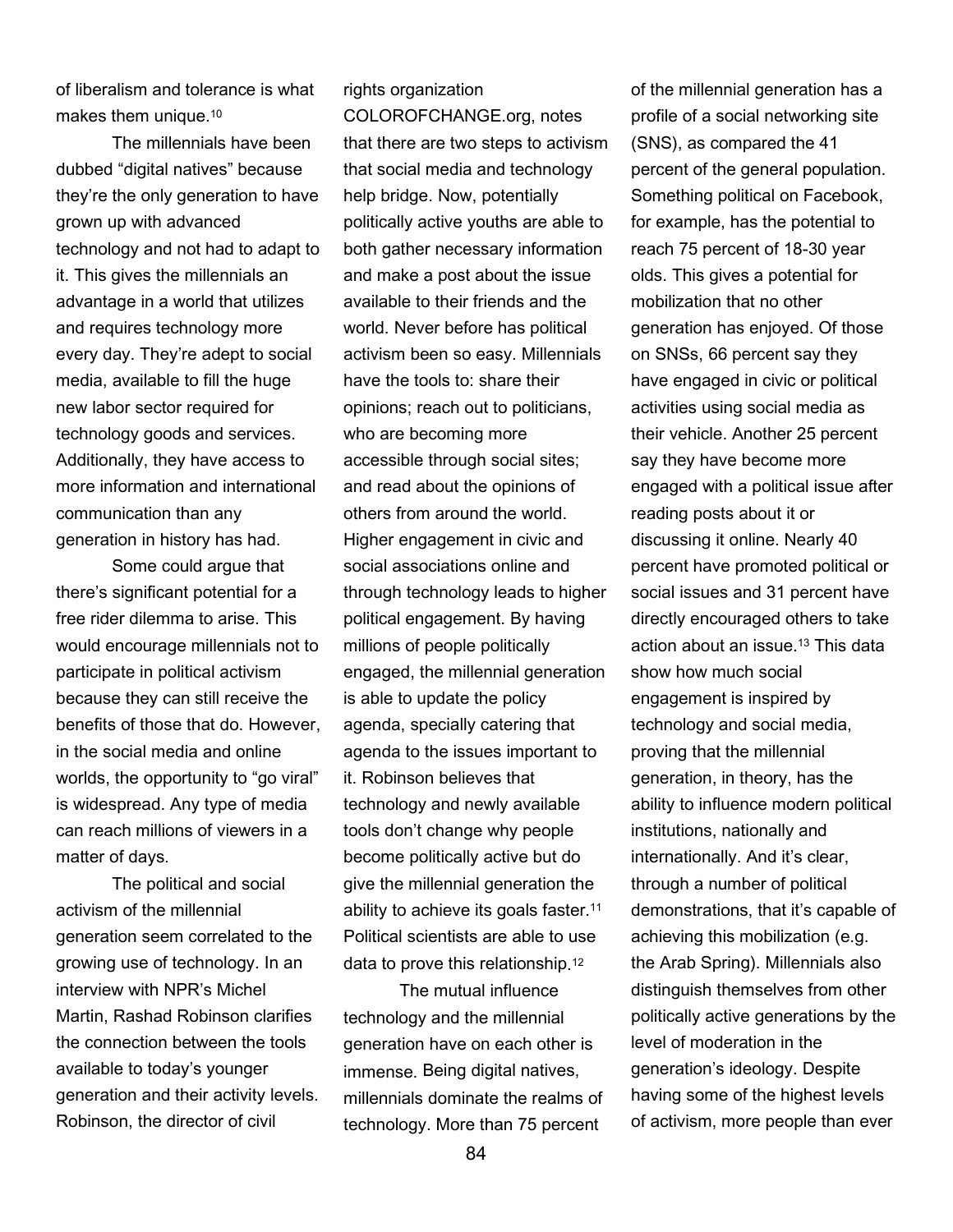are in the middle of the political spectrum. Only 21 percent of social network users are involved in groups specifically dedicated to political issues.14 Since the millennial generation isn't expressing its activism through direct support of ideology-based organizations, it must do so in other ways.

 The two steps of gathering information and making a comment or spreading ideas have become much easier. Everyone can, if they choose, be a part of the technological wave sweeping younger political activists. One instance of technology's accessibility comes from Shelby Blakely. Blakely, in an interview with NPR, stated that she was a stay-at-home mom aware of the political situation around her, who wanted to become more active.<sup>15</sup> In doing so, she started to blog from her home. She had the resources easily available, and is now the journalist coordinator for the Tea Party Patriots. Technology provided Blakely with the social engagement and the tools to express her political activism both online and offline. This gives Millennials the unique ability to make political statements from behind a keyboard and enjoy more access to information that can change the way they live away from the computer as well.

President Obama's 2008 election campaign offers an interesting example of a politician embracing modern technology to inspire political activism. Voters were able to distinguish Obama from his opponents in part because of the strength of his YouTube campaign. Even prior to his official candidacy, Obama spoke to the nation via YouTube, emphasizing the need for political change and a focus on the "common interests and concerns" of the American people.<sup>16</sup> Intended for a generation that's highly optimistic, liberal, easy-going and online, Obama's campaign was targeted at millennials' energetic activist spirit and was able to blend the worlds of politics and social media in order to reach the masses.

Technology has also proved successful in turning local news into nationwide headlines, thereby allowing the millennial generation to access the public attention and the policy agenda. Recently, police brutality has been brought to the country's attention in small towns from across the cyber universe. Arrests, legislation and other events with particularly local flairs have grabbed the attention of users of social media, online news outlets and blogs from around the nation. Celebrity and media personalities have also gained similar national attention. In 2007,

radio host Don Imus made a quip about the Rutgers women's basketball team. This comment, which normally would have gone unpublicized on a national level, was spotted by a student employee for the basketball team specifically responsible for monitoring the media of the team. He quickly uploaded the broadcast to YouTube and Imus was the target of national outrage.<sup>17</sup> Technology played an important role in ensuring that everyone was aware of the news. Though Imus was famous well before this incident, previously being heard by 3 million radio listeners, this specific event led to his demise. Shortly after the remarks, Imus was suspended and his morning show was canceled, effective immediately. It's undeniable that what Imus said was inappropriate, but the punishment was courtesy of the powerful influence of social media. With improved technology and the diminished importance of physical borders, ideas and information spread at an impressive rate. But as COLOROFCHANGE.org's Robinson noted, technology doesn't change why activists are active, merely how they're able to be so. Access to technology may make the millennial generation unique, but it's the attributes of the generation and the ways in which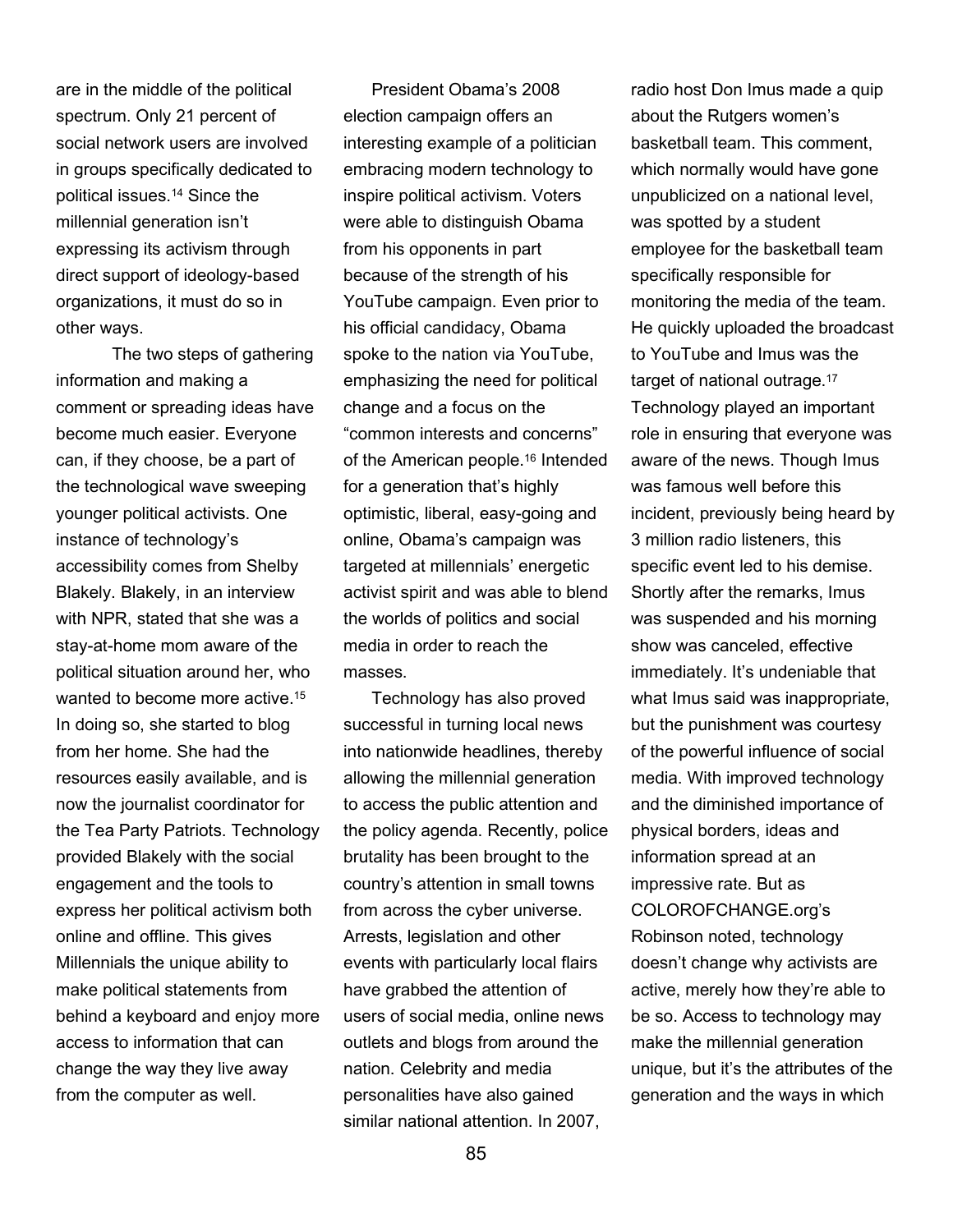it uses technology that make it so powerful.

 Two movements that have gained impressive steam at the hands of the millennial generation are the Go Green and LGBT revolutions. Go Green provides an example of millennials transitioning their activism on- and offline instantaneously and without apparent costs of doing so. As opposed to past movements centered on the environment, most millennials are not in the streets rallying about the trees. They aren't doing sit-ins in state parks and lying down in front of bulldozers like their activist forefathers. Instead, millennials relate the issue to every aspect of their lives — they recycle, promote environmentalism on social media, buy "green" products and support "green" companies — and in turn, they're able to push the country, on many different levels, with their "green" agenda. For example, if companies know that consumers want manufactured goods made with recycled material because they're conscious of the environment, companies will change their ways in order to supply healthier products. Though millennials may appear to be less active than other generations, it's because they incorporate the activism into their everyday lives. Nearly 45 percent of millennials say they try to practice "green"

habits on a daily basis.<sup>18</sup> Their movements may be less literally active, but their engagement in achieving their goals is still high.

Support for the Lesbian Gay Bisexual and Transgender (LGBT) community also provides an example of successful millennial activism. Though this movement started before many millennials were even born, it has evolved, grown and improved. Jeanne Cordova, an early leader of the LGBT movement, has seen the drive change. She believes that in order for the LGBT crusade to be successful, activists had to sacrifice their "feminist ideal of systemic overthrow of the power structure of the patriarchy" for a more reasonable approach through civil rights.19 Social media and the millennials who use it are igniting this change. Facebook users can now tell their stories, appeal to widely diverse groups of people and see that their friends who are gay also have friends, families and lives. Social media, in this way, is helping humanize the issue of LGBT equality. The liberal movement in the millennial generation has taught them that sexual orientation is becoming less important as a classification mechanism, and the violations of LGBT rights are perceived as being more abhorrent. Before social media, LGBT activism had to follow in the footsteps of the

movements that set precedent for the LGBT equality campaign: feminism and civil rights. Each of those movements was a struggle that lasted hundreds of years. In order to achieve their goals and not fall into the long-term stagnate that their predecessors fell into, the LGBT rights movement needed to change. They needed to embrace the levels of liberalism across the country, especially in the millennial generation, and advocate liberal feminism and gay rights, as opposed to a "revolutionary assault of the policy agenda."20 In doing so, "the LGBT community probably will have achieved total victory in less than a half-century, making [it] the swiftest major social movement in history to achieve its goals."21 The efficiency and speed of this movement are indicative of the influence the millennial generation has. Through both the millennials' values and their use of technology as digital natives, they're able to address important social and political issues around the world.

 The millennial generation is changing the game, so to speak. Political activism used to be interpreted as groups of young people rallying in the streets over a particular issue. Now young activists have the world at their fingertips, hundreds of different issues from around the world, and the ability to do something about it